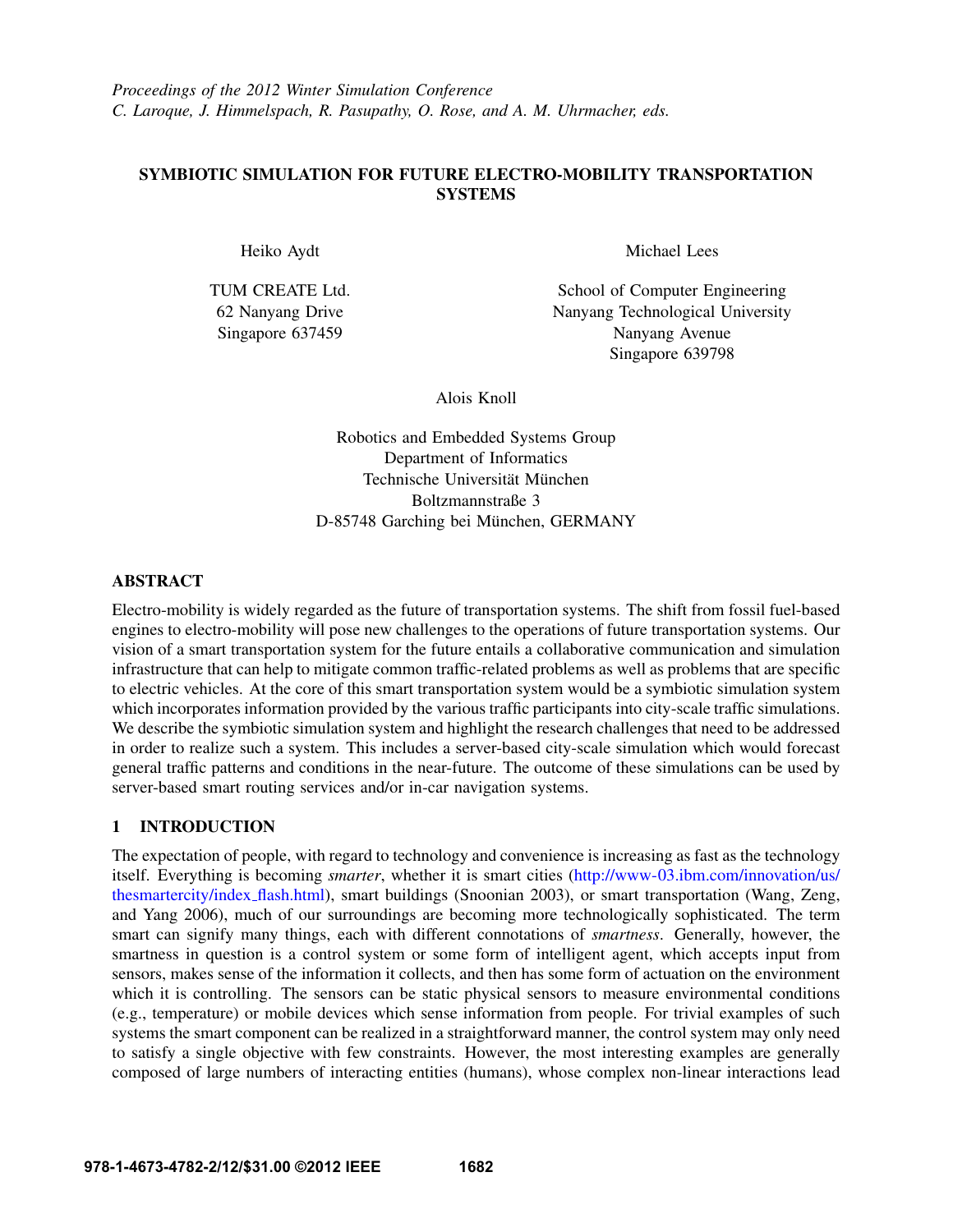to hugely complex systems that create emergent dynamics which are often too complex to understand and control analytically.

Modeling and simulation is often employed as a means of trying to analyze, understand and control complex systems, including transportation systems. The application of modeling and simulation in the field of transportation dates back to the 1950s (Gerlough 1956). Simulation in this sense has been used very successfully as a tool for planning and building transportation infrastructure. The existing tools and methodologies within traffic engineering are not designed to capture real-time data and certainly not intended to provide real-time decision support to drivers. This is particularly true of Singapore, which has an extremely efficient (high throughput) but brittle (prone to high impact accidents) transportation network. Traffic is just one example of the types of human complex systems which could benefit from, what we term *living simulations*, a concept which provides a way to use simulation as means of real-time decision support and real-time decision-making.

We define Living Simulations as a form of symbiotic simulation, where the physical system contains some human component and provide information through participatory sensing. The central idea is to fuse ideas from collaborative, social computation with advanced individual-based modeling techniques to provide on-the-fly information support systems to individuals. The key motivation for the application of living simulations in the context of transportation systems, is to provide an intelligent traffic management system that can better manage the system and in doing so reduce the likelihood of failures, increase efficiency and increase robustness. Symbiotic simulation is a paradigm in which a physical system is closely coupled with a simulation system (Fujimoto et al. 2002; Aydt et al. 2008). The simulation system benefits from real-time sensor data about the physical system, i.e., sensor data is collected in real-time and used to perform high-fidelity simulations of the physical system. The physical system, on the other hand, benefits from the results of the simulation. For example, in the context of decision support, symbiotic simulation can be used to evaluate a (potentially) large amount of alternative decisions (what-if scenarios) by means of simulation before implementing them in the physical system.

Increasing the efficiency and robustness of traffic becomes even more important when considering electro-mobility. Some of the most crucial factors in the context of electro-mobility is the battery capacity and the resulting range of an electrical vehicle. Although research in battery technologies has made significant progress in recent years, it remains a critical issue. As of 2012, typical electrical vehicles such as the Mitsubishi I MiEV (Halvorson 2011) or the Mini E (Turrentine et al. 2011) have a range of approximately 130-180 kilometers. In practice the range depends much on the usage of the vehicle and its auxiliary components. In particular major energy consumers, such as air conditioning and heating systems, can have a significant impact on the overall energy consumption and thus also the range of the vehicle. Therefore, a smart transportation system would not only improve the efficiency of the transportation system and increase the throughput of traffic but also reduce the energy consumption of the individual traffic participants, thus improving the range of electrical vehicles and – more importantly – reducing the risk of break-downs due to out-of-energy incidents.

Transportation systems are highly complex due to the thousands of traffic participants and their interactions with each other. For example, in case of Singapore there are approximately 80k-90k vehicles driving on the road during peak hours. Typical traffic patterns, such as shock waves (Richards 1956), are emergent phenomena that result from the behavior of the drivers (e.g., lane changing, braking, and accelerating). Driver behavior is increasingly affected by technology. For example, many vehicles are now equipped with on-board navigation system and those which are not equipped with on-board systems can be easily upgraded with dedicated navigation systems (e.g., TomTom devices (http://www.tomtom.com/)) or by using smartphones and corresponding apps. These navigation systems are often also capable of incorporating traffic data that provides information about congestions, for example, in real-time. In principal all these navigation systems provide routing services to their users. While the routing itself can be arbitrarily sophisticated and also consider latest traffic information, all navigation systems essentially attempt to find the optimal route from one location to another.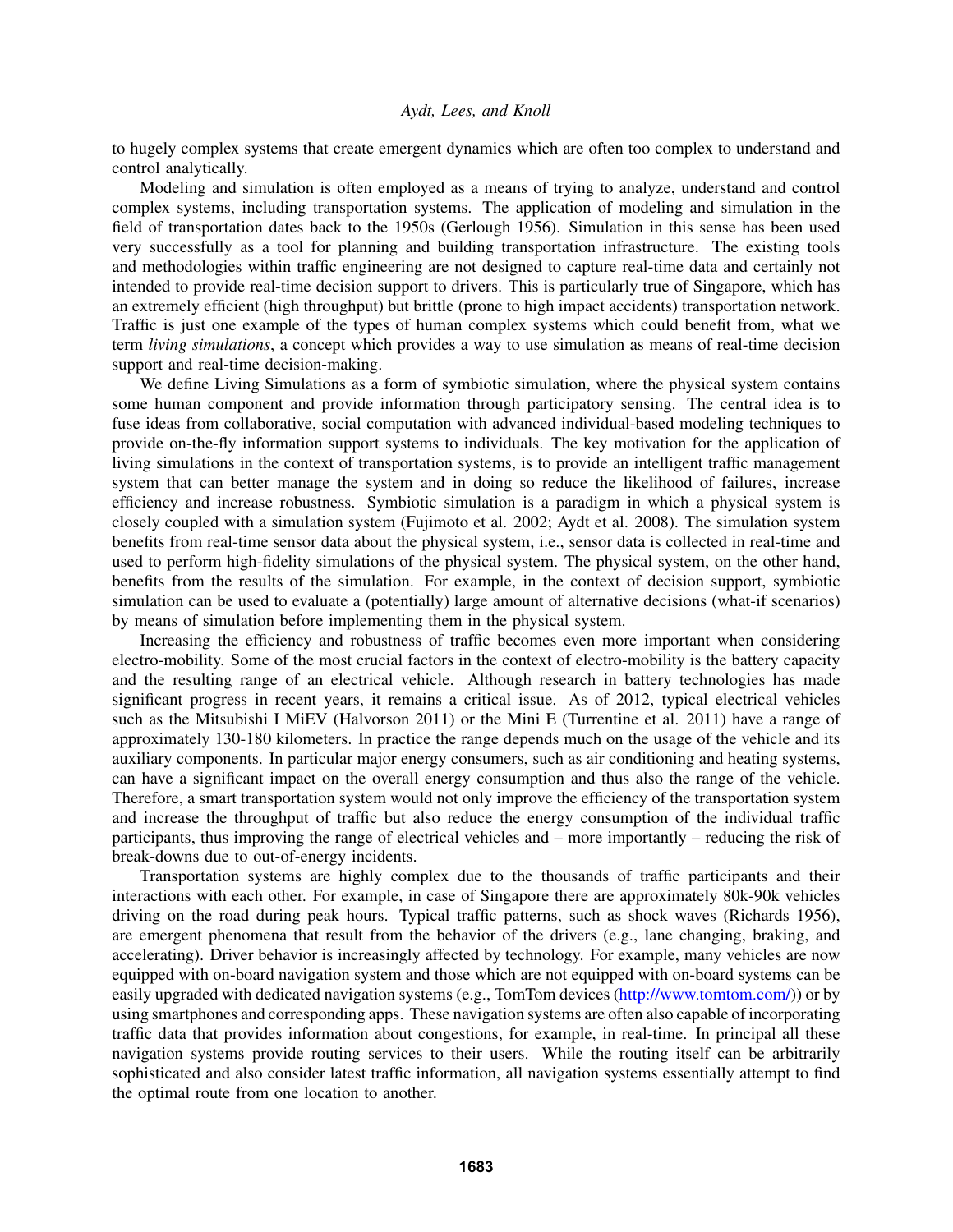Increasing use of such navigation systems can lead to interesting and sometimes bizarre incidents. For example, see this article (Rothman 2011) which highlights problems with GPS-based navigation systems. Often these issues are due to outdated or incomplete map material. However, even with accurate map material, existing navigation systems are not smart in the sense that they can forecast how the traffic situation will develop or anticipate how widespread use of navigation systems can cause problems of its own. For example, navigation systems can incorporate real-time traffic information and divert drivers in case of jams and slow traffic. However, if there are too many of those systems in use, it may cause a significant number of vehicles being diverted through the same alternative route and thus effectively diverting the congestion itself. In order to avoid such artifacts, it is necessary for navigation systems to be able coordinate their actions. A smart routing system will (at least partially) perform global optimization which keeps objectives regarding overall throughput and congestion minimization in mind while finding an individual's best route from one location to another.

Efficient transportation systems are crucial for today's mega-cities and will become even more important in the future which will be dominated by electric vehicles, posing new constraints and challenges but also new opportunities. In this paper, we explain how a smart routing service can be realized using the principles of symbiotic simulation. As mentioned above, smart routing requires coordinated actions and a sense for the global optimum. Such a smart routing system is one potential service that can leverage on a symbiotic simulation-based smart traffic system. In Section 2 we describe the general architecture of the system. In Section 3 we describe how a smart routing service can be realized. We present a list of research challenges in Section 4 and conclude the paper by presenting a summary in Section 5.

### 2 SYSTEM DESIGN

At the core of the smart traffic system is a high-fidelity simulation model of the entire city. In order to achieve the required degree of fidelity, it is necessary to incorporate various kinds of data from different sources. In general, it can be distinguished between historical data and real-time data. Such data can include map data, which contains information about the road network, intersections, as well as locations of traffic lights; traffic pattern data, which is typically historical and provides information regarding tempo-spatial traffic flow patterns (e.g., average speed at a certain time of the day on a particular road link, throughput in terms of a number of vehicles per time period, etc.); operational data which provides information regarding how the infrastructure (in particular traffic lights) is operated (e.g., signal timings); live traffic data from various sensors (e.g., cameras) which provide information regarding the current traffic situation (e.g., average speed, throughput, traffic density, etc.); and real-time data from various traffic participants which provide information such as the position via mobile phones, for example. In general, the more data that can be incorporated into the simulation model, the higher the fidelity of the model. However, aggregating vast amounts of data is challenging. In addition, some of the required data is not available at design time (e.g., live traffic data) and has to be incorporated during run-time.

Even without using the data for simulation purposes, the ability to aggregate and visualize data from various sources in real-time can already represent a useful functionality for analyzing the current traffic situation. A first step toward a smart traffic system would be to provide an appropriate real-time visualization of the current traffic situation to traffic participants who can use this information to support their decision making. To some extent, real-time traffic information is already available in many places. For example, in Singapore live traffic information is provided by Quantum Inventions (http://www.livetraffic.sg/). However, the live traffic information is currently still very crude and also lagging. Aggregating data from various sources to generate traffic information at a high resolution with a minimum of latency would represent a significant improvement over currently available services. The next step would be to use the aggregated data to initialize a simulation model of the traffic system in order to perform high-fidelity simulations that predict the traffic situation of the entire city in the near-future (e.g., 3-12 hours). An overview of the general information flow in the envisioned smart traffic system is illustrated in Figure 1. To summarize, the system contains three major components, data collection, modeling and simulation and participatory sensing. The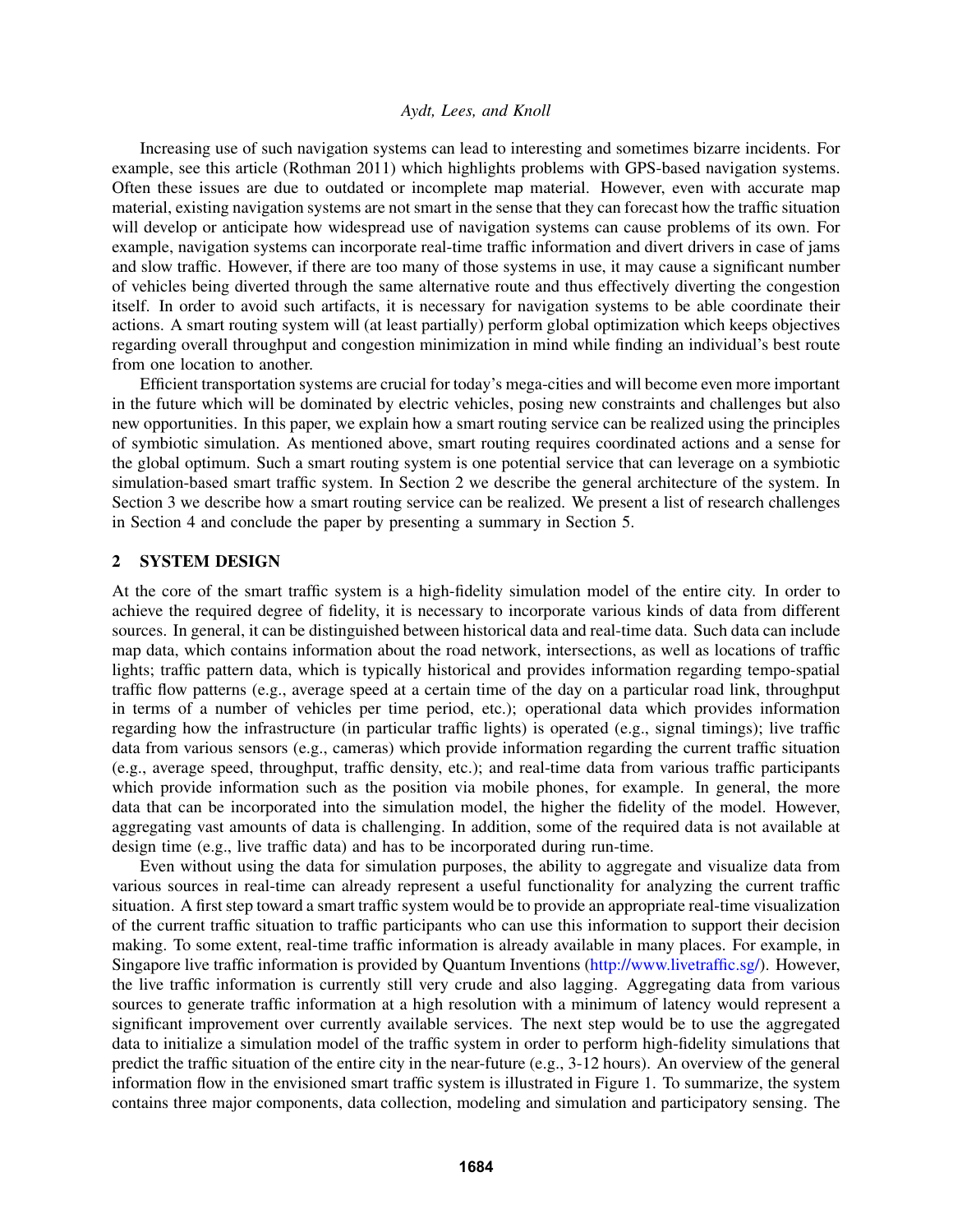mobile devices, along with other sources, provide data to the simulation engine which generates forecasts of traffic in real-time. Finally, these forecasts are provided back to the participants to aid them in their planning and routing.



Figure 1: Overview of the general information flow in the envisioned real-time traffic monitoring and control system.

## 2.1 Agent-based Traffic Simulation

The real-time coupling of individual data to simulations imposes certain constraints on the form of modeling and simulation that can be used. Simulation methodologies that have explicit notions of the individual are necessary, in general these form individual-based models. Agent-based modeling is one form of such models, a method popularized by economists attempting to understand trader behavior, it has now been applied across many fields, from humans crowds, to biofilms, to traffic. Agent-based models consist of large numbers of heterogeneous, autonomous entities inhabiting a spatially explicit environment where macro level dynamics are said to emerge through the asynchronous interactions among these entities (Bonabeau 2002; Epstein 1999).

Traffic simulation is typically classified according to the level of detail at which they represent traffic flow. In terms of methodology there are macroscopic models, mesoscopic models and microscopic models, all of which lend themselves to different forms of problem, with varying levels of suitability. In macroscopic traffic simulation (Papageorgiou et al. 2010), traffic flow is modeled using fluid dynamics (Lighthill and Whitham 1955; Richards 1956) which analyzes the aggregate properties: speed, density, and flow, with respect to time and space. Further details are considered in mesoscopic traffic simulation (Ben-Akiva et al. 2010) which combines flow dynamics and simplified movement of vehicles (Barcelo 2010). Microscopic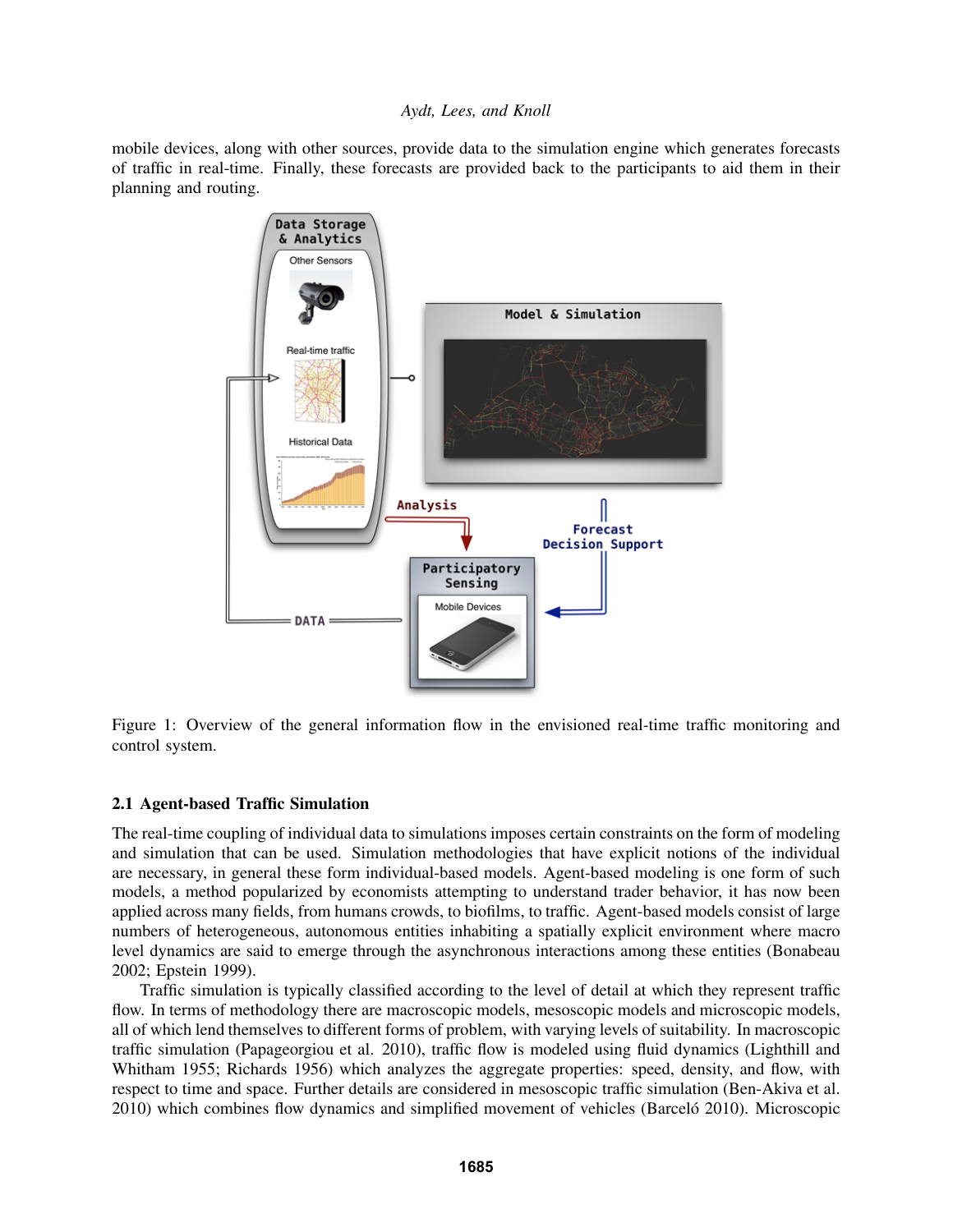traffic simulation (Ben-Akiva et al. 2010) offers even more details and models individual driver-vehicle units and their movement within the road network. Detailed microscopic models require large amount of calibration data and vast computational resources, which makes large-scale microscopic traffic simulation challenging (Hollander and Liu 2008). Cellular automata (Nagel, Schreckenberg, and Others 1992) is one type of microscopic model that describes the movement of driver-vehicle units in a discrete, cellular space, with basic localized rules instead of complicated mathematical equations. While being microscopic, the simplicity of the rules and assumptions about the space make this approach less computationally intensive.

In the context of electro-mobility, we are currently working on an agent-based simulation framework which is specifically tailored to the simulation of an electric vehicle infrastructure: SEMSim (Scalable Electro-Mobility Simulator) (Xu, Aydt, and Lees 2012). This framework will support nanoscopic traffic simulations which is an extension of microscopic traffic simulation. In a nanoscopic traffic simulation, there are separate models for drivers and vehicles. This separation of driver and vehicle allows a high degree of flexibility. Firstly, it allows us to explicitly model and validate relevant driver behaviors and vehicle components independent from each other. Secondly, it makes it relatively easy to setup a heterogeneous population of agents. For example, given a variety of vehicle models, it is possible to reflect a particular distribution of different kinds of vehicles (e.g, electric vehicles models and combustion engine-based vehicle models). Similarly, a variety of driver characteristics can be used to reflect a particular distribution of behaviors. This is particularly useful, when considering the application of the simulator to different regions in the world. Since the concept of SEMSim is very modular, it is possible to replace any behavior or vehicle component model with one that is more suitable depending on the scope of the application. For example, driving behavior in different countries can be very different. This depends heavily, among other things, on cultural aspects. With SEMSim it is very easy to replace a typical German driving behavior model with a Singaporean driving behavior model, for instance.

### 2.2 Degree of Participation

With the rise of social networking it has become common practice to share all sorts of information with a selected few or even the general public. Although we expect that this trend will continue we cannot assume that we generally have all necessary (or rather desirable) information about traffic participants. Relevant information in this context refers to the position of traffic participants, their current speed, their current destinations, or even the routes they are planning to take in order to reach their destinations. Some, or all, of this information may not be available for modeling and simulation purposes. This can be due to either technical issues (e.g., not every vehicle is equipped with the necessary devices) or the unwillingness of people to share information for privacy purposes. Ideally, all real-world traffic participants will be represented by an individual agent in the agent-based traffic simulation. For modeling purposes, we therefore distinguish between *black-box agents*, *gray-box agents*, and *white-box agents* depending on the degree of participation.

A black-box agent does not share any information. The only way to determine the location of a black-box agent is by using external sensors (e.g., traffic camera). A gray-box agent shares information regarding its current position and speed (e.g., by means of a mobile phone or on-board navigation system). Finally, white-box agents share all relevant information, i.e., the same information that is shared by a gray-box agent plus information regarding the current destination and the chosen route. Sharing information about the destination and the chosen route can be done by a suitable on-board navigation system. Of course, there is still some uncertainty regarding whether a driver will actually follow the route suggested by the navigation system. However, it is reasonable to assume that most people will follow their navigation systems most of the time. Figure 2 illustrates the degree of participation of the different types of participants.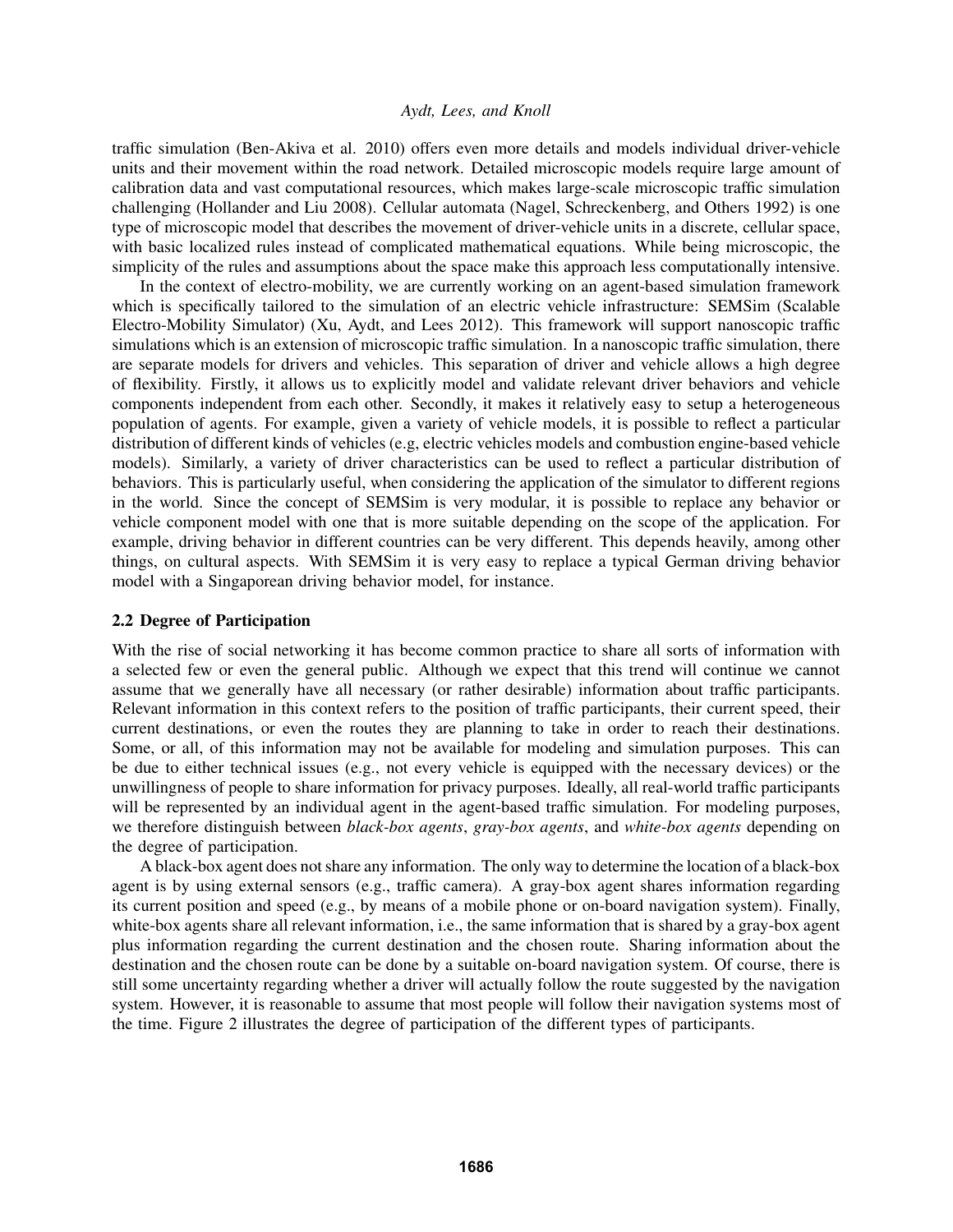*Aydt, Lees, and Knoll*



Figure 2: Illustration of the three degrees of participation: 1) black-box participants do not share any information; 2) gray-box participants share position and speed information; and 3) white-box agents share destination and route information in addition to the same information that is also shared by gray-box agents. Depending on the degree of their participation, real-word traffic participants are represented by corresponding agents in the simulation.

## 3 SMART ROUTING APPLICATION

#### 3.1 Global Route Optimization

From the perspective of a smart routing service, white-box participants are the most important category of participants since they are willing to share information about their destination and routes. This information can be used by an appropriate server-based optimization engine to determine optimal routes for all white-box participants. This can be considered as an optimization problem with the objective to maximize the overall traffic throughput, minimize the overall travel times, or even to minimize the estimated energy consumption. In particular, the last objective is of great interest in the context of electro-mobility. In the real-world it is often necessary to consider multiple objectives in order to avoid over-optimization. It is also possible to consider various constraints. These constraints could be imposed by the preferences or limitations of the traffic participants. For example, such a constraint could impose a maximum route length for a path to the current destination. Such an upper bound could be motivated by individual preference but also by a limited range due to low battery charge.

Smart routing is initiated by a white-box traffic participant sending a route optimization request to the back-end server. This request contains a list of alternative routes that the traffic participant is willing to consider. It is up to the traffic participant to propose alternative routes that satisfy all important constraints. This is important as different traffic participants may have different constraints. In addition, by proposing the alternative routes, it is not necessary to disclose and further information to the back-end system (i.e., information about the constraints remain private). Another advantage is the simplification of the optimization process as it does not have to consider multiple constraints for all the various white-box traffic participants. In general, the optimization problem can be considered as a combinatorial problem. Since each white-box participant proposes a number of alternative routes, the problem becomes to identify the optimal combination of route choices for which the various global objectives can be achieved. The search space of this combinatorial problem is  $\prod_{i=0}^{N-1} n_i$ , where  $n_i$  is the number of proposed alternative routes of the *i*-th agent and *N* is the number of white-box agents in the system. It is not difficult to see that the size of the search space is growing exponentially with every additional white-box agent that wants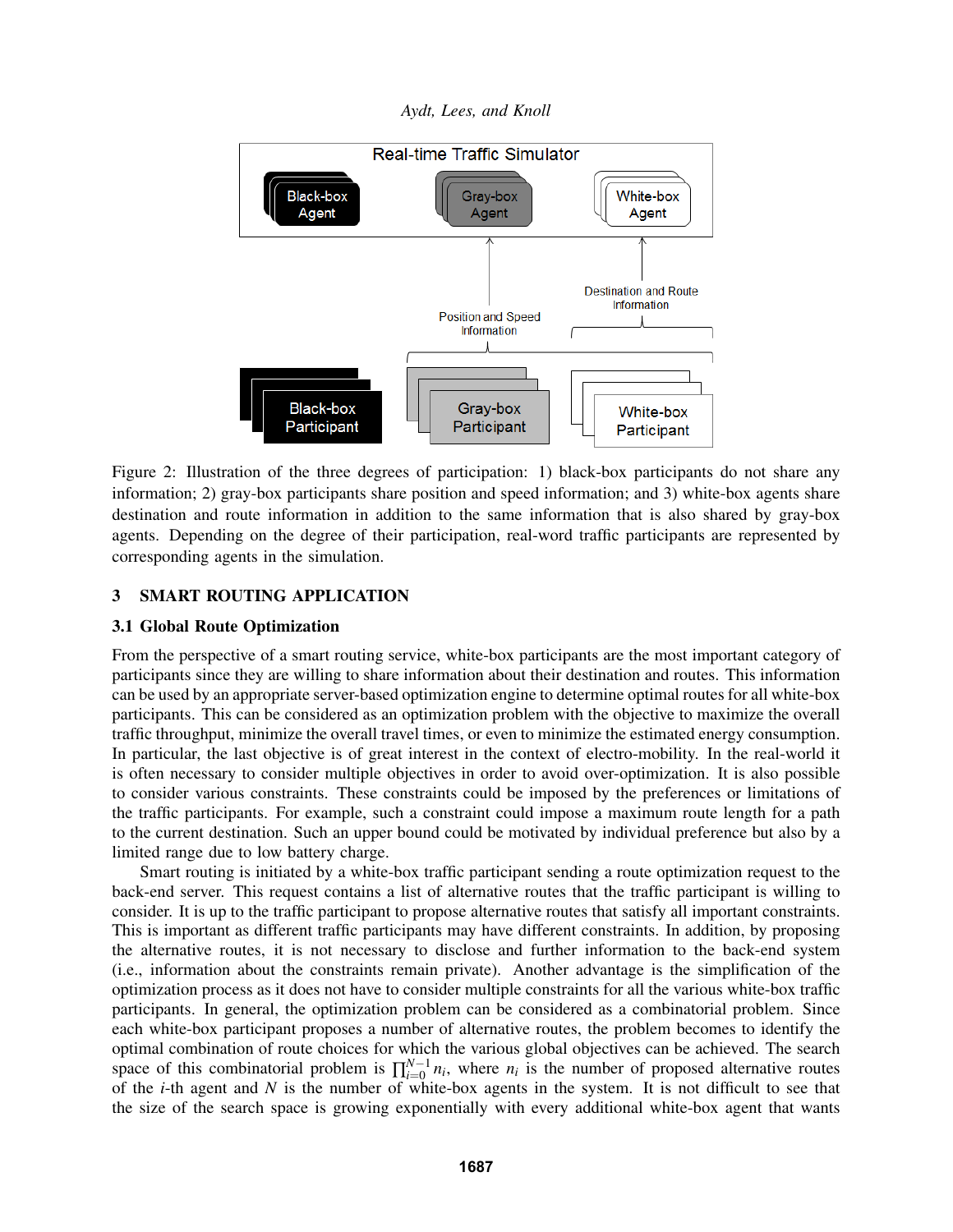to participate. Previous work has already addressed computational issues with large search spaces in the context of symbiotic simulation (Aydt et al. 2011). Similar techniques can also be applied in the case of smart routing.

Due to the complexity of the traffic system, it is difficult to anticipate the impact of different combinations of route choices on the overall traffic. For this purpose, every combination of route choices, further referred to as a what-if scenario, is evaluated by means of simulation. This simulation is based on the high-fidelity model which is continuously updated by using live data feeds. Each of the white-box participants is represented by an agent in the simulation. The various route choices of participants are used to setup the white-box agents in the simulation. The result of the simulation run is analyzed by calculating various performance values (e.g., average trip time for white-box agents, total energy consumption, etc.). Based on these performance values, it is possible to compare and rank different what-if scenarios. The primary goal of the optimization process is to identify a what-if scenario that optimizes the objectives. Since each what-if scenario has to be evaluated by using simulation, it is crucial to have the ability to simulate a large amount of what-if scenarios in a very short period of time. This can be achieved by using a high-performance computer (HPC). An overview of the smart routing service based on symbiotic simulation is illustrated in Figure 3.



Figure 3: Overview of the smart routing service based on symbiotic simulation.

## 3.2 Individual Route Optimization

Traffic participants who do not want to share their current position and destination, can still benefit from the high-fidelity simulation forecasts. For example, based on the simulation results in a weighted graph of the road network can be generated where the weights represent the estimated traffic density of average speed of the road link. Figure 4 illustrates an example of the Singapore road network with color-coded information regarding the average speed of the traffic.

This information can be used by an on-board navigation system to determine a reasonably good route to the current destination. Systems with similar functionality already exist and are widely in use. For example, modern navigation systems are capable of incorporating real-time traffic data and information about traffic lights, for instance, to determine the fastest route. However, to the best of our knowledge none of these systems is leveraging on high-fidelity simulation-based forecasts such as the one described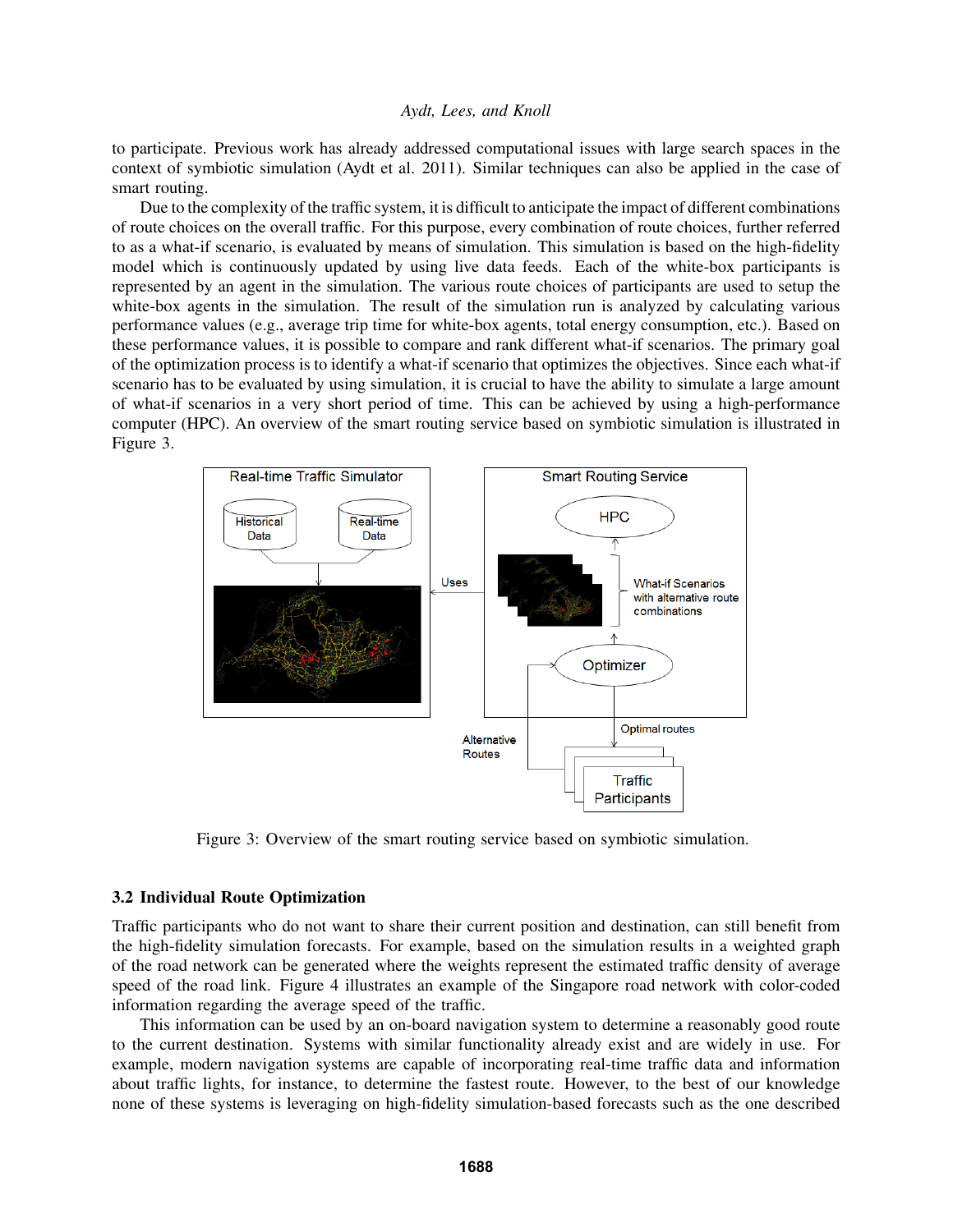

Figure 4: Example of simulation results that indicate the estimated average speed on the various road links of the Singapore road network. The colors green and red indicate that the average speed is expected to be faster or slower, respectively.

here. Therefore, traffic participants which are not willing to share information can still benefit from the simulation-based system.

## 4 RESEARCH CHALLENGES

In order to realize a symbiotic simulation-based smart traffic system, there are a number of challenges that need to be addressed. These challenges can be categorized into four groups: 1) sensitivity and consistency, 2) modeling and validation, 3) scalability and robustness, 4) participation.

## 4.1 Sensitivity and Consistency

A lot of data is required to perform high-fidelity simulations. While some of this data may be commercially available, other data may be proprietary and thus not available at all. Even if the data is available, it may not be available in sufficient quality or resolution. This raises concerns regarding the sensitivity of the simulation results with respect to uncertainties in the data that is used to initialize and drive a simulation. Another issue in this context is the sensitivity of the simulation due to temporal inconsistencies caused by latency for receiving data. This latency may be significant depending on the data source. It is important to analyze how sensitive the simulation is to several data-related inconsistencies. Furthermore, suitable methods have to be developed in order to deal with the various forms of inconsistencies. These methods should also be evaluated in order to see how different methods affect the outcome of simulation, i.e., to evaluate how sensitive the simulation is to these methods.

For the simulation-based smart traffic system to be effective, it is important to aggregate data, initialize the simulation, and execute a simulation in real-time. The notion of real-time here generally refers to seconds and minutes but cannot be strictly defined without a very specific use case in mind. For example, in case of an accident, a new forecast has to be created which incorporates information about this incident in order to make a prediction regarding how this situation will affect the traffic situation. In order for traffic participants to benefit from a revised forecast, the smart traffic system must have a reasonably short response time. In general, the faster an incident is reflected in the simulations, the faster the response time and thus the expected effectiveness of any service that leverages on the simulation system. Another form of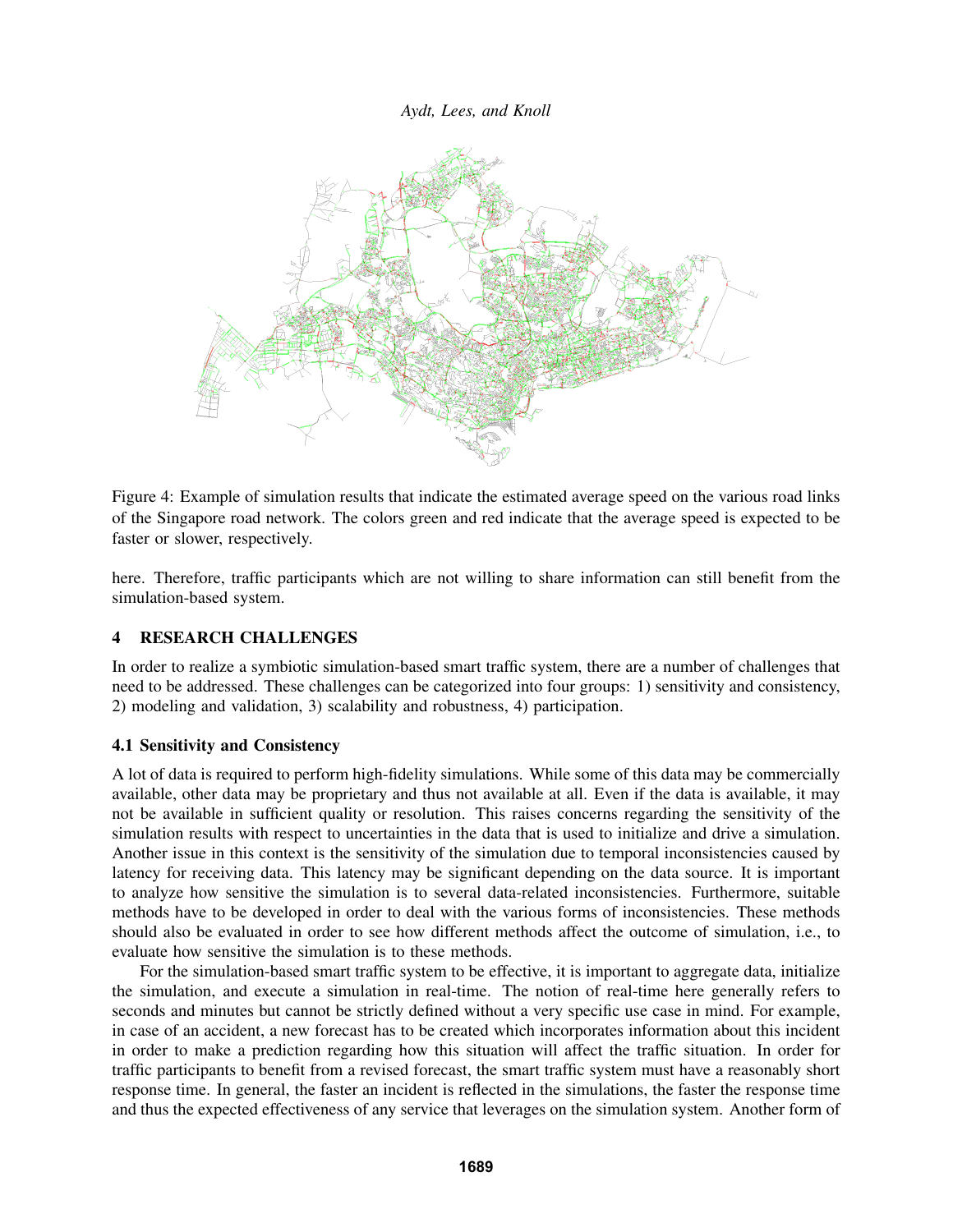inconsistencies that need to be addressed are discrepancies between the traffic forecast (e.g., visualizations) for the traffic participants and the actual situation. For example, a traffic participant may experience a traffic jam due to an accident. However, this incident may not yet be reflected in the information provided by the smart traffic system.

### 4.2 Modeling and Validation

From a modeling perspective, the black-box agents are the most difficult to model as their respective traffic participants in the real world do not provide any information. Even information about their existence has to be inferred from various sensor data. Even if black-box agents can be identified, it is necessary to describe their behavior by using probabilistic models that have been created based on historical data and/or live data. Gray-box agents are initialized by using available position and speed data from traffic participants that are willing to share this information. However, due to inaccuracies in the GPS data, suitable algorithms may have to be employed in order to map the positions of the various traffic participants to the correct road. Similar to black-box agents, gray-box agents need to use probabilistic models for determining their route. White-box agents, on the other hand, can be initialized by not only using position and speed data but also by using available information about routes and destinations.

Since we intend to use nanoscopic traffic simulation, a general challenge is the modeling of vehicle components and driver behavior. In particular, driver behavior modeling is difficult as it involves creating models of the human decision making process. Black-box and gray-box agents, and to some extent also white-box agents, rely on driver behavior models which have to make up for the lack of data. If these models are not sufficiently accurate, the simulation results will not represent a good prediction of how traffic is going to develop in the next few hours. Depending on the overall degree of participation, there may be a significant number of black-box and gray-box agents. It is therefore necessary to develop appropriate behavior models and validate them within the scope of the application. Vehicle models are easier to develop and validate than behavior models since it is possible to collect a data and model the inner workings of vehicle components, such as air-conditioning and heating systems.

#### 4.3 Scalability and Robustness

Nanoscopic traffic simulation is computationally even more expensive than microscopic traffic simulation. For this purpose, it is thus necessary to develop sophisticated methods that optimize the execution performance of a nanoscopic traffic simulation. We have described a distributed architecture for a scalable electromobility simulator (Xu, Aydt, and Lees 2012). The main challenge here is to design a simulator with good scalability in terms of numbers of vehicles. Given the computational requirements of a nanoscopic traffic simulation, it makes sense to think of ways to distribute and parallelize the simulation. Since we use an agent-based simulation, common practice would be to allocate agents to the various logical processes of the simulation. High performance can be achieved by minimizing the dependencies between the various logical processes of the simulation. Dependencies are caused by interactions between the various agents. Therefore, one possible approach to maintain high performance is to optimize the allocation of agents to logical processes. This is challenging because the optimal allocation of agents is continuously changing due to the dynamics of traffic.

A symbiotic simulation system is typically concerned with the evaluation of a large number of what-if scenarios in order to find a suitable solution to a given problem. This adds even more pressure on the performance of the simulator because if a real-time response is required, then a large number of what-if scenarios have to be evaluated in a very short period of time. For this purpose, it may be useful to employ meta-heuristics, such as evolutionary computing. While these methods do not necessarily find the global optimum, they can provide reasonably good solutions within a short period of time. When it comes to solving real-world problems, it is often more important to find a robust solution in time rather than finding the optimal solution too late or no solution at all. A robust solution is a solution that is effective in the real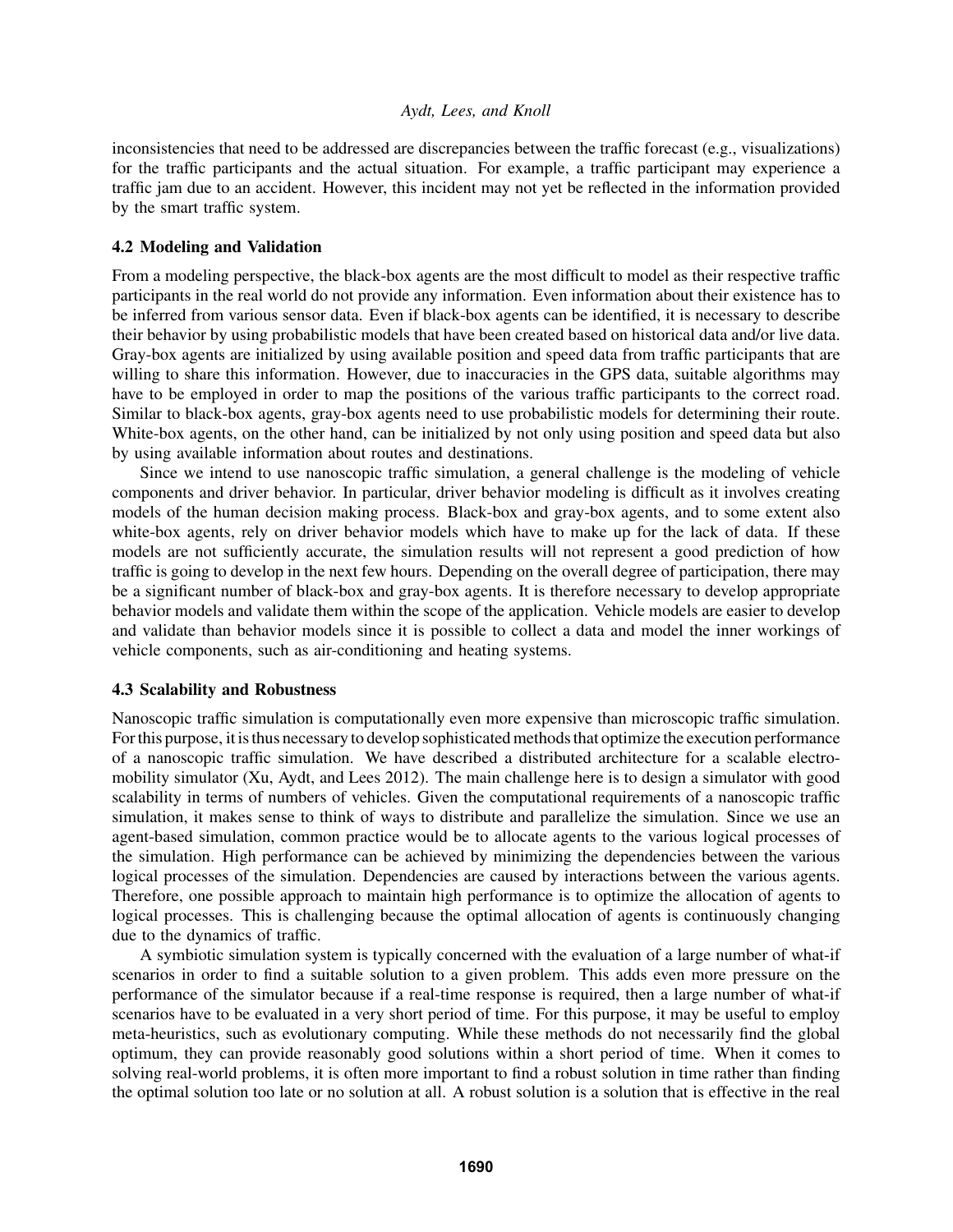world despite certain discrepancies between the simulation and reality caused by uncertainties in the model or data. In this context it should also be kept in mind that the definition of an optimum is problematic as the system is continuously changing and so does the optimum. Furthermore, in practice it is also often more important to find solutions that are robust and not necessarily optimal. This is particularly important for traffic systems, where robustness is crucial.

## 4.4 Participation

The effectiveness of the smart traffic system relies on the participation of traffic participants. Ideally, all participants provide all the desired information. However, making such assumptions is unrealistic – at least during an initial stage of the application. At a later stage, if the system has proven its usefulness, people may be more willing to provide the information as they can see a clear benefit from doing so. However, in the meantime, it is necessary to analyze the impact of degree of participation and evaluate the effectiveness of the traffic system even if participation is very low. At the same time, the privacy concerns need to be addressed. This may also include development of methods that may perform some of the computations on the side of the client which may reduce the amount of data that has to be send to the server. It may even be possible to perform a distributed simulation across all clients and thus resolving any privacy issues all together.

## 5 SUMMARY AND FUTURE WORK

Increasing the efficiency and robustness of traffic is an important issue for mega-cities. In future, this problem will become even more important. In this paper we have described our vision of a smart traffic system that leverages heavily on the concepts of living simulations and symbiotic simulation. This also involves computationally expensive simulation-based optimization, requiring the execution of many what-if simulations in a high-performance computing environment. This is distinctively different from existing work on simulation-based intelligent transportation systems (Fujimoto et al. 2006), for example, which aims at performing a distributed traffic simulation. Furthermore, our simulation will represent the traffic of an entire city with a very high resolution. This is different from existing simulators, such as DYNASMART-P or MATSim (http://www.matsim.org/), which often only simulate traffic on an aggregated level (i.e., macroscopic and mesoscopic traffic simulation). High resolution traffic simulation is computationally expensive. Our simulation engine will thus be specifically designed for parallel execution in an HPC environment (Xu, Aydt, and Lees 2012).

In this paper, we have described a smart routing application that would not only avoid limitations faced by currently used navigation systems, it would also enable traffic operators to further improve the traffic flow of a city by means of city-wide optimization. Furthermore, traffic operators would also have the possibility to steer the traffic on a city-scale by influencing the optimization engine. For example, this may be useful in case of big events that require to divert traffic in certain parts of the city. The living simulation and symbiotic simulation concepts require a lot of data from various sources. This data needs to be aggregated and incorporated into a simulation in real-time. This poses a variety of research challenges that need to be addressed in order to realize such a system. We have summarized the most important research issues which are concerned with 1) sensitivity and consistency, 2) modeling and validation, 3) scalability and robustness, and 4) participation. In our future work we will address these issues and perform various experiments that will demonstrate the effectiveness of our system.

## ACKNOWLEDGMENTS

This work was financially supported by the Singapore National Research Foundation under its Campus for Research Excellence And Technological Enterprise (CREATE) programme.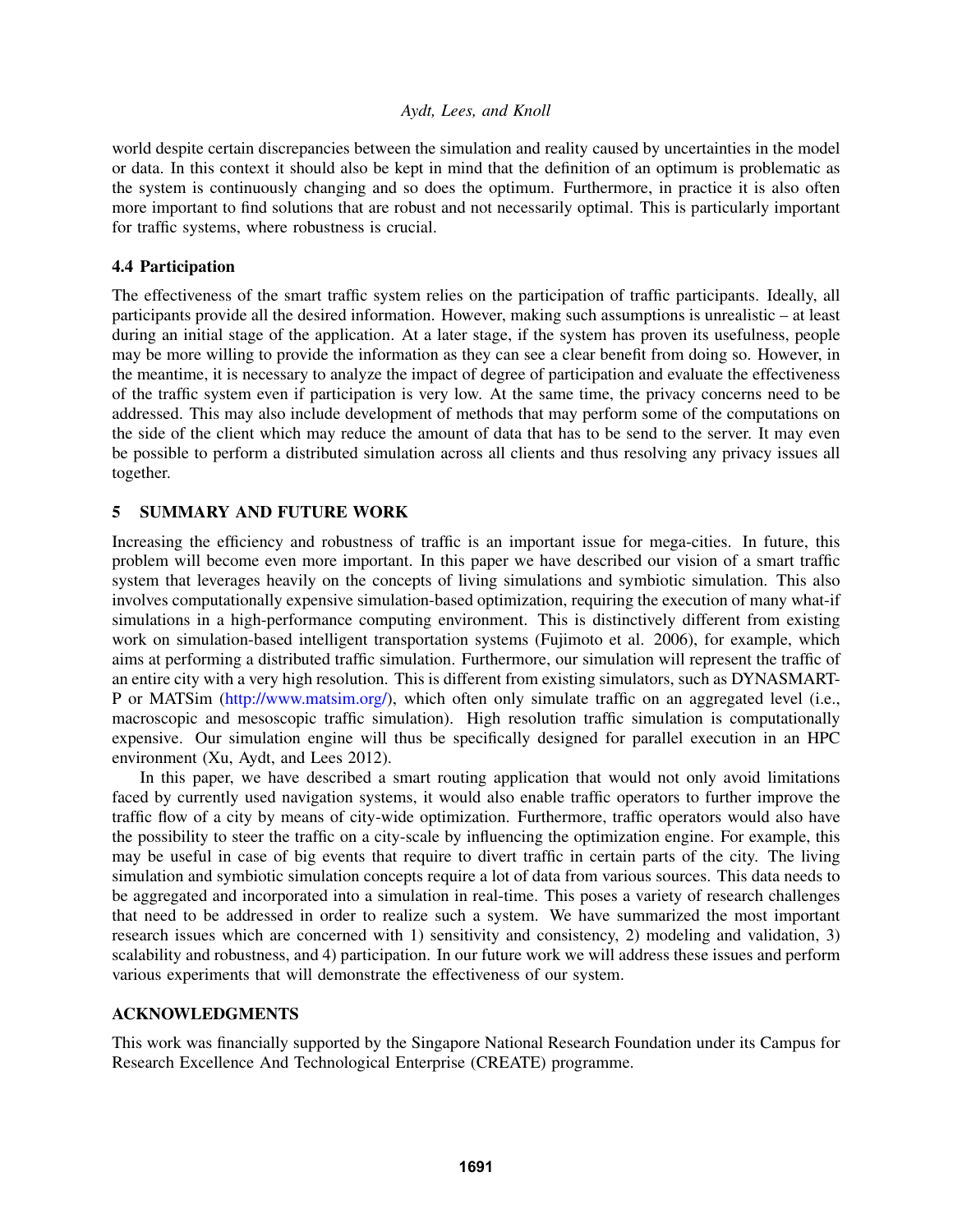#### **REFERENCES**

- Aydt, H., W. Cai, S. Turner, and B. Gan. 2011, December. "Symbiotic Simulation for Optimisation of Tool Operations in Semiconductor Manufacturing". In *Proceedings of the 2011 Winter Simulation Conference*, edited by S. Jain, R. R. Creasey, J. Himmelspach, K. P. White, and M. Fu, 2088–2099. Piscataway, New Jersey: Institute of Electrical and Electronics Engineers, Inc.
- Aydt, H., S. J. Turner, W. Cai, and M. Y. H. Low. 2008. "Symbiotic Simulation Systems: An Extended Definition Motivated by Symbiosis in Biology". In *Proceedings of the 22nd Workshop on Principles of Advanced and Distributed Simulation*, 109–116.
- Barceló, J. 2010. "Models, Traffic Models, Simulation, and Traffic Simulation". In *Fundamentals of Traffic Simulation*, edited by J. Barceló, Volume 145 of *International Series in Operations Research & Management Science*, 1–62. New York, NY: Springer New York.
- Ben-Akiva, M., H. N. Koutsopoulos, C. Antoniou, and R. Balakrishna. 2010. "Traffic Simulation with DynaMIT". In *Fundamentals of Traffic Simulation*, edited by J. Barceló, Volume 145 of *International Series in Operations Research & Management Science*, 363–398. Springer New York.
- Ben-Akiva, M., H. N. Koutsopoulos, T. Toledo, Q. Yang, C. F. Choudhury, C. Antoniou, R. Balakrishna, and J. Barceló. 2010. "Traffic Simulation with MITSIMLab". In *Fundamentals of Traffic Simulation*, edited by J. Barceló, Volume 145 of *International Series in Operations Research & Management Science*, 233–268. New York, NY: Springer New York.
- Bonabeau, E. 2002. "Agent-based modeling: Methods and techniques for simulating human systems". *Proceedings of the National Academy of Sciences of the United States of America* 99 (Suppl 3): 7280–7287.
- Epstein, J. M. 1999. "Agent-based computational models and generative social science". *Complexity* 4 (5): 41–60.
- Fujimoto, R., R. Guensler, M. Hunter, H. Kim, J. Lee, J. Leonard, M. Palekar, K. Schwan, and B. Seshasayee. 2006. "Dynamic data driven application simulation of surface transportation systems". *Computational Science–ICCS 2006*:425–432.
- Fujimoto, R., D. Lunceford, E. Page, and A. M. Uhrmacher. 2002. "Grand Challenges for Modeling and Simulation: Dagstuhl report". Technical Report 350, Schloss Dagstuhl. Seminar No 02351.
- Gerlough, D. L. 1956. "Simulation of Freeway Traffic by an Electronic Computer". *Highway Research Board Proceedings* 35:543 – 547.
- Bengt Halvorson 2011. "2012 Mitsubishi i: First Drive, U.S.-Spec MiEV". http://www.greencarreports. com/news/1066863 2012-mitsubishi-i-first-drive-u-s--spec-miev. Last retrieved: 2012-05-22.
- Hollander, Y., and R. Liu. 2008, January. "The principles of calibrating traffic microsimulation models". *Transportation* 35 (3): 347–362.
- Lighthill, M. J., and G. B. Whitham. 1955, May. "On Kinematic Waves. II. A Theory of Traffic Flow on Long Crowded Roads". *Proceedings of the Royal Society A: Mathematical, Physical and Engineering Sciences* 229 (1178): 317–345.
- Nagel, K., M. Schreckenberg, and Others. 1992. "A cellular automaton model for freeway traffic". *Journal de Physique I* 2 (12): 2221–2229.
- Papageorgiou, M., I. Papamichail, A. Messmer, and Y. Wang. 2010. "Traffic Simulation with METANET". In *Fundamentals of Traffic Simulation*, edited by J. Barceló, Volume 145 of *International Series in Operations Research & Management Science*, 399–430. New York, NY: Springer New York.
- Richards, P. I. 1956. "Shock Waves on the Highway". *Operations Research* 4 (1): 42–51.
- Wilson Rothman 2011. "'Death by GPS': Could it happen to you?". http://www.technolog.msnbc.msn. com/technology/technolog/death-gps-could-it-happen-you-125321. Last retrieved: 2012-05-22.
- Snoonian, D. 2003. "Smart buildings". *Spectrum, IEEE* 40 (8): 18 23.
- Turrentine, T., D. Garas, A. Lentz, and J. Woodjack. 2011, May. "The UC Davis MINI E Consumer Study". Technical Report UCD-ITS-RR-11-05, Institute of Transportation Studies, University of California, Davis.